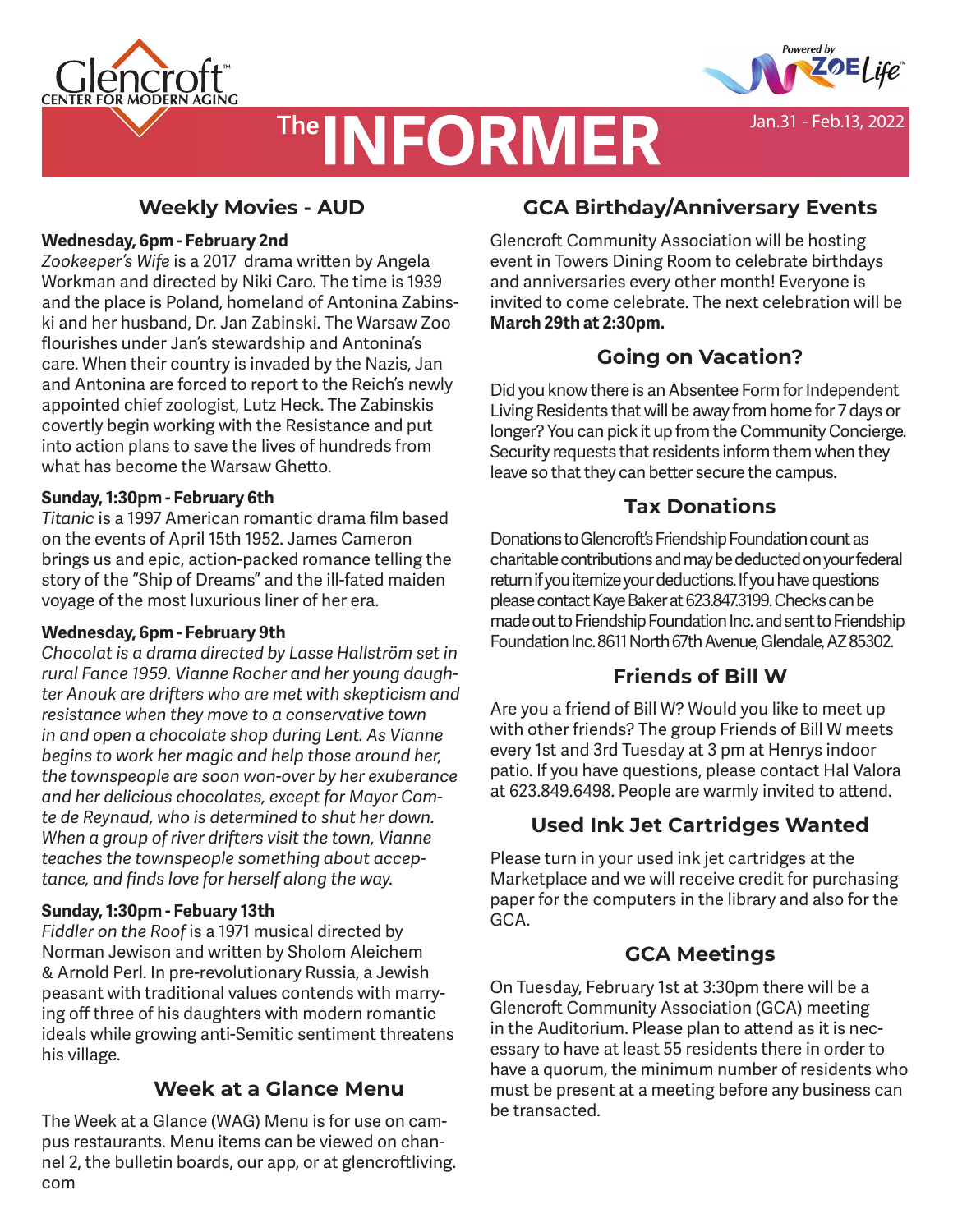### **Friday Night Event**

Join us in the Auditorium Febuary 4th to be entertained by the talents of Almost There! On Febuary 11th, the entertainment will by Thorn & Rose Both nights start time is 6pm.

### **Cancellations**

The following events have been cancelled until further notice.

Glencroft singers

Catholic Mass

Needle crafters

### **Activity Center**

The Activity Center Volunteer Desk will open on 1/31/2022 from 9 a.m. to 2 p.m.

Alterations has moved back down to the Activity Center on the 2nd and 4th tuesdays of the month.

Five Crowns, Hand & Foot and Mahjongg have returned to the Activity Center.

The Wii bowling Winter League starts on January 31st.

Masks are required for all events and activities.

Activities Help Desk at Henry's is temporarily closed. Please contact Tiffany Foss at 623-847-3081 if you have any questions.

### **BMO Harris**

Due to issues with phone lines, the BMO bank on campus will be closed until further notice.

### **Free Covid Testing**

Monday - Friday from 11 A.M. to 1 P.M. in the administration building. Must bring I.D. and insurance card. If you have any questions please call ext. 3119.

### **Thrift Shop**

The Thrift shop will open Tuesday, January 25th from 9 A.M. to 3 P.M. Limited number of customers allowed in the store at one time. Masks are required.

### **David Mann's Memorial**

The service for David Mann has been changed to a Celebration of Life on David Mann's birthday Saturday April 30th at 10 A.M. in the Auditorium.

### **Calendars**

The 2022 calendars are now available go get yours today!



# January 31 - February 13

| <b>Richard Primrose</b>  | -31 | <b>Ann McBride</b>      | 5  |
|--------------------------|-----|-------------------------|----|
| Dominica Gasperi 31      |     | <b>Gladys Sallas</b>    | 5  |
| Mary Lancendorfer<br>-1  |     | <b>Alice Rice</b>       | 8  |
| <b>Cher Cokash</b>       | 2   | <b>Sandy Geissler</b>   | 9  |
| <b>Edward Mayfield</b>   | 3   | Marjorie Kuban          | 9  |
| <b>Harold Valora</b>     | 3   | Anita Younkin           | 9  |
| <b>Bob Ward</b>          | 3   | <b>Betty Gene Given</b> | 10 |
| <b>Kay Betz</b>          | 4   | Irene Haduch            | 10 |
| <b>Estelle Rundquist</b> | 4   | <b>Sharon Wixon</b>     | 10 |
| <b>Sharon Snodgrass</b>  | 4   | Barbara Beatty          | 11 |
| <b>Betty Hannibal</b>    | 5   |                         |    |

### **Villas Elevator**

The elevator has passed inspection and is now operational!

### **Coffee & Donuts**

If you're feeling snackish and in need of caffine stop by the Bistro for your free cup and donut every Sunday between 7am-9am.

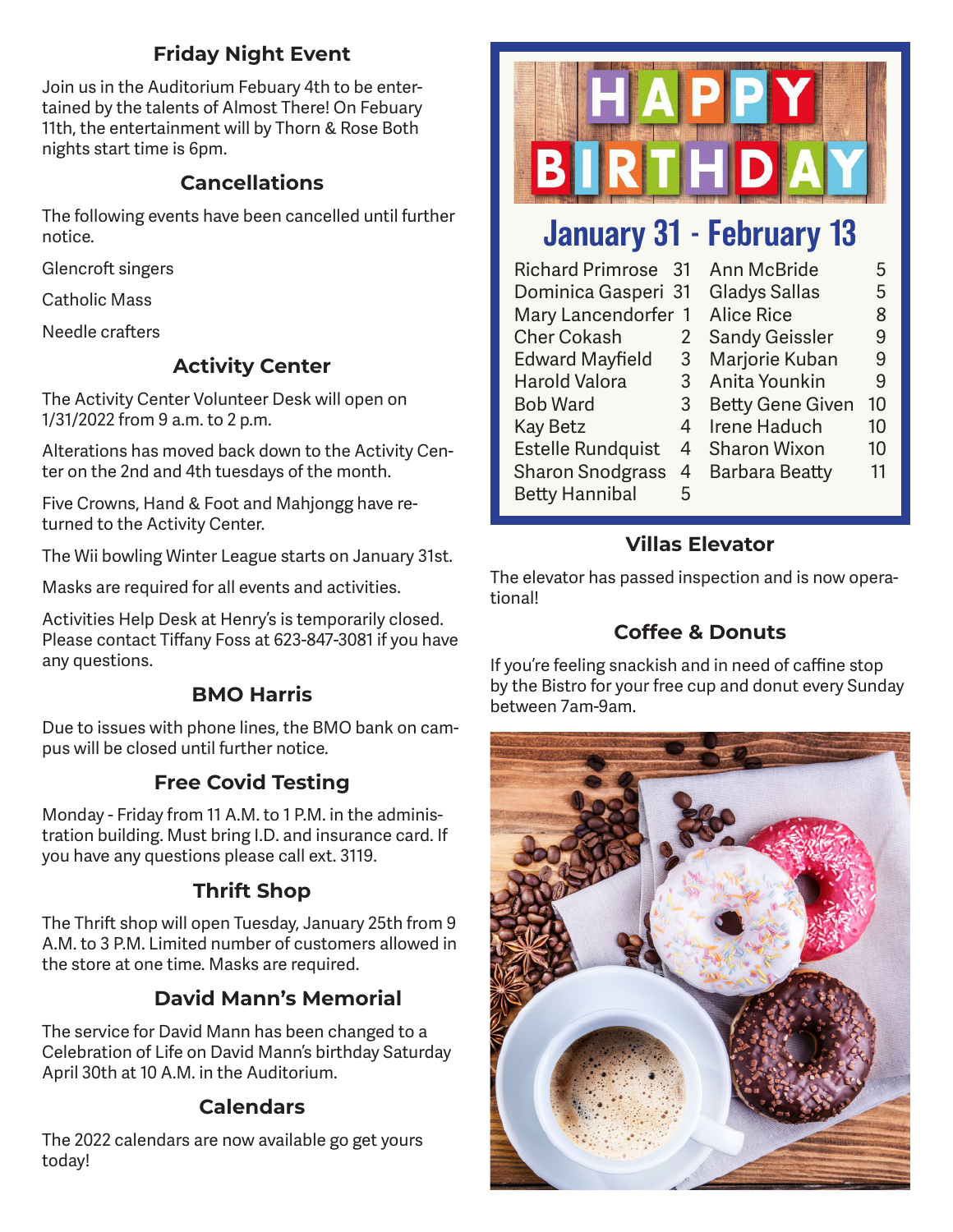*PLEASE NOTE THAT ALL ITEMS ARE SUBJECT TO CHANGE. Information, news and updates are available on GTV Channels 2 and 4.*



am-8pm Swimming Pool: IP am Zoe Fitness: GTV4 am Women's Water Exercise: IP am-3pm Performance Center pm Arthritic Women's Water Exercise: IP pm Scrabble: CL 1:15pm Bunco: HP pm ZoeFlow: GTV4 pm Women's Water Exercise: IP pm Dominoes: T2SL

am-8pm Swimming Pool: IP am Yoga: GTV4 am Women's Water Exercise: IP am-3pm Performance Center am-12pm SIP/PIP Swimming: IP Jan.11: 10-11am Alterations: H pm Hand & Foot: HP pm Bridge: CL pm Fit & Fab Exercise: GTV4 pm Dominoes: CL

# **MONDAY TUESDAY WEDNESDAY**

am-8pm Swimming Pool: IP am Just Dance: GTV4 am Women's Water Exercise: IP am-3pm Performance Center 10AM-12pm Ceramics: CR pm Arthritic Women's Water Exercise: IP pm Five Crowns: HP pm Zoe Fitness: GTV4 Feb.2: 6pm Movie - *Zookeeper's Wife*: AUD Feb.9: 6pm Movie - *Chocolat*: AUD

# **THURSDAY FRIDAY**

am-8pm Swimming Pool: IP am ZoeFlow: GTV4 am Women's Water Exercise: IP am-3pm Performance Center pm Mat Makers: CL pm Yoga: GTV4 pm Women's Water Exercise: IP pm Dominoes: CL

am-8pm Swimming Pool: IP am Fit & Fab Exercise: GTV4 am Women's Water Exercise: IP am-3pm Performance Center 8:30-10:30am Wood Carvers: CR am Evan Oswald's Writing Group: CL pm Arthritic Women's Water Exercise: IP pm Ascent Audiology: WC pm Hand and Foot: HP pm Just Dance: GTV4 Feb.4: 6pm Almost There: AUD

Feb.11: 6pm Thorn & Rose: AUD

# **SATURDAY**

am-8pm Swimming Pool: IP am Zoe Fitness: GTV4 8-10am Wii Bowling: CL am-12pm Ping Pong: MC am-12pm Performance Center pm Mah-Jongg: HP pm ZoeFlow: GTV4 pm CoF Worship Service: GTV4

## **SUNDAY**

am-8pm Swimming Pool: IP am Fit & Fab Exercise: GTV4 am Catholic Service: T2SL am Community of Faith Worship Service: AUD & GTV4 Feb.6: 6pm Movie - *Titanic*: AUD Feb.13: 6pm Movie - *Fiddler on the Roof*: AUD pm Just Dance: GTV4 pm CoF Worship Service: GTV4